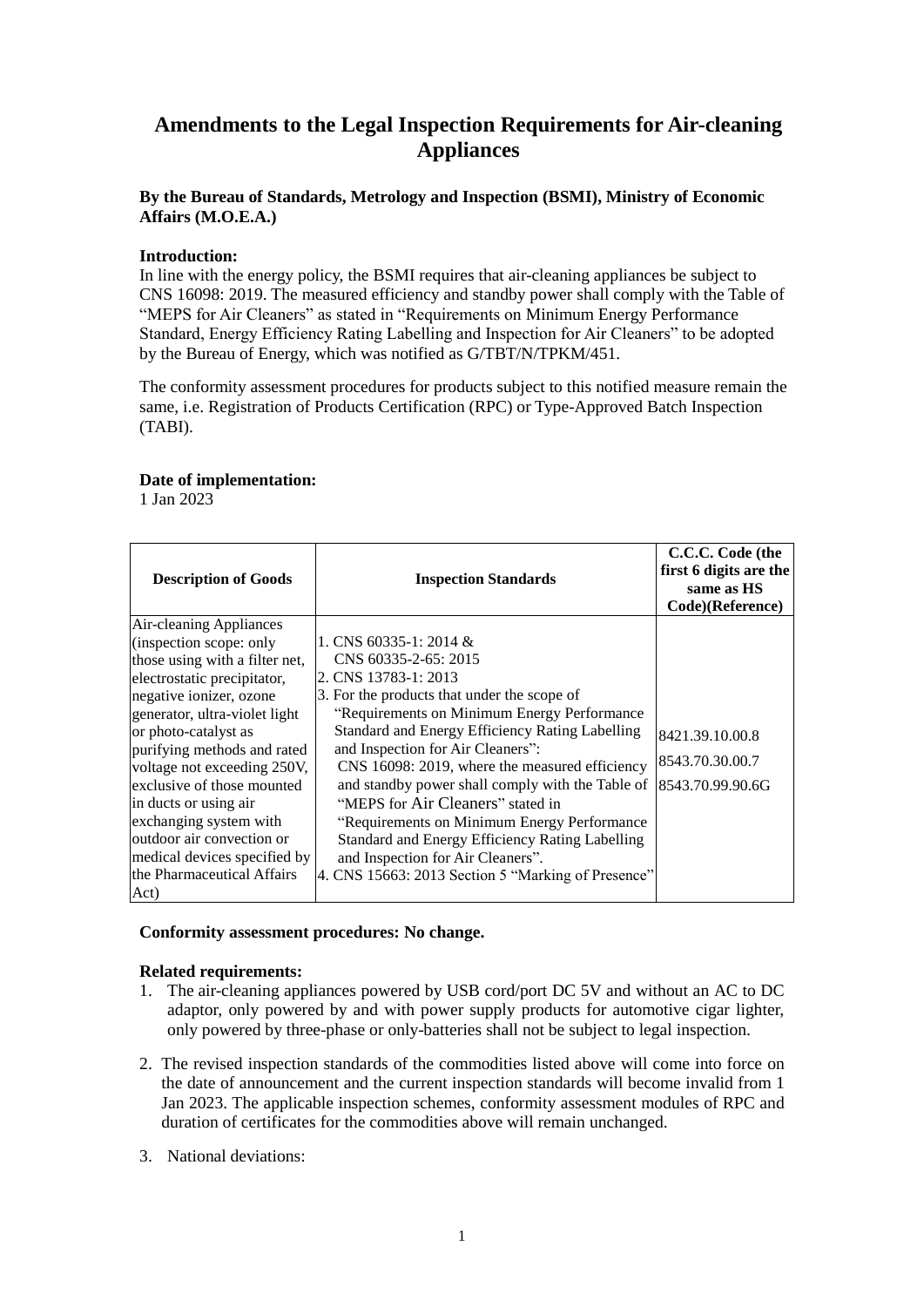- (1) The supply cords shall at least comply with CNS 15767-1 "Plugs and socket-outlets for household and similar purposes − Part 1: General requirements" at section 25.7, CNS 60335-1.
- (2) Class 0 structure is not allowed.
- 4. The certificate holders of the commodities shall follow the content stipulated in Section 5 "Marking of presence" of CNS 15663 and clearly mark "the presence condition of the restricted substances" on the body, packages, stickers, or the instruction books of the commodities. Those who utilize website as a means to announce "the presence condition of the restricted substances" of the commodities shall also clearly mark the website address on the body, packages, stickers, or the instruction books of the commodities. In that case, the requirements of Section 5.3 of CNS 15663 are not applicable to the positions of the markings.
- 5. Processing of applications:
	- (1) Replacement:

Before 1 January 2023, the certificate holders shall apply to the BSMI or its branches for replacement of their certificates by preparing type-test reports and technical documents based on CNS 16098. The expiration date of the replaced certificates will be the same as that of the original certificates. Certificates that are not replaced before 31 December 2022 will be rescinded based on Paragraph 1, Article 16 of the "Regulations Governing Type Approval of Commodities" or Paragraph 9, Article 42 of the "Commodity Inspection Act."

(2) New application or Extension:

From the date of announcement, applicants shall apply for certificate(s) according to the revised inspection standards by preparing the required type-test reports, technical documents as well as documents indicating the location of the "marking of presence," samples of the "Marking of Presence" (see Tables 1 and 2), and the "Declaration of the Presence Condition of the Restricted Substances Marking." The validity period of certificate will be three years. The certificates will be valid till 31 December 2022 if the application is made based on the current inspection standards.

- 6. The Commodity Inspection Mark:
	- (1) The Commodity Inspection Mark shall be printed by the certificate holders. The identification number of the Commodity Inspection Mark consists of "A Letter (R or T)," "Designated Code (five digits)" and "the presence conditions of the restricted substance" (e.g., RoHS or RoHS(XX,XX)).
	- (2) The identification number shall be placed below or right next to the graphic symbol and "the presence conditions of the restricted substance" shall be indicated in the second row.
	- (3) The size of the Mark can be applied proportionally on a prominent location of the commodities. The Mark shall use materials that are not easily altered, and the content shall be in a clearly identifiable and indelible form affixed permanently to the commodity.
	- (4) For RPC scheme, the examples of the Commodity Inspection Mark are listed below:



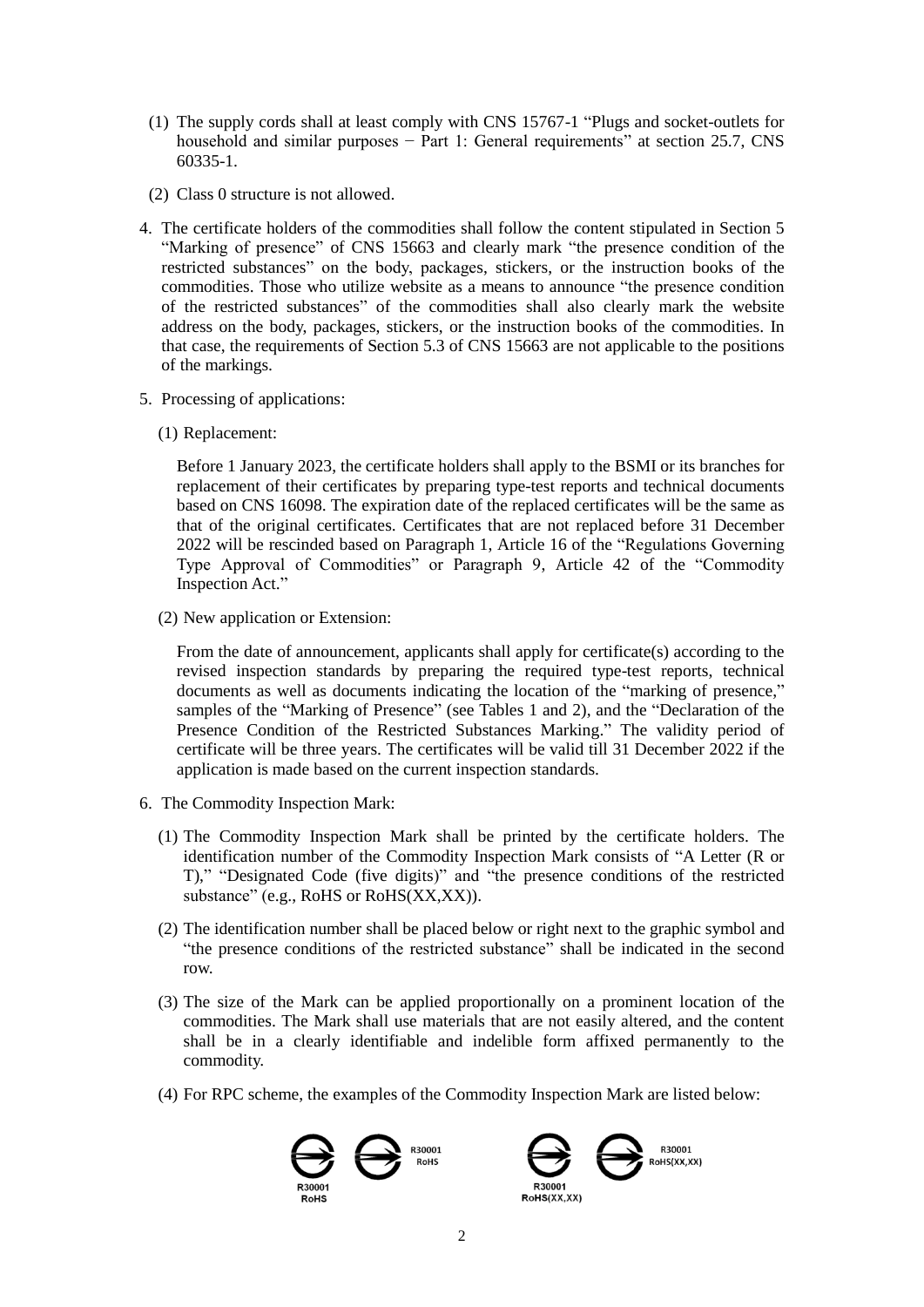(5) For TABI scheme, the examples of the Commodity Inspection Mark are listed below:



(6) "RoHS" indicates "the content of restricted substance(s), other than exemptions stated in CNS 15663, does not exceed the reference percentage value of presence condition.

"RoHS(XX,XX)" indicates the content of restricted substance(s) (element XX, element XX, …), other than exemptions stated in CNS 15663, exceeds the reference percentage value of presence condition.

Restricted substances: Pb, Cd, Hg,  $Cr^{+6}$ , PBB, and PBDE.

Examples:

- RoHS (Pb) indicates that the percentage content of Pb in certain parts of the commodity exceeds the reference percentage value specified in Annex A to CNS 15663.
- RoHS (Cd,  $Cr^{+6}$ , PBB) indicates that the percentage content of Cd,  $Cr^{+6}$ , and PBB in certain parts of the commodity exceeds the respective reference percentage value specified in Annex A to CNS 15663.
- 7. The C.C.C. Code listed in the table is used for reference only. The commodity listed in the table shall still complete the inspection procedures before entering into the market even though its C.C.C. Code is identified differently by the Customs Administration, Ministry of Finance or Bureau of Foreign Trade, Ministry of Economic Affairs.
- 8. The inspection standards of the products listed in the table shall be the version published in this announcement. If any updated version is available, the BSMI shall publish the implementation date of the updated version in further announcement.
- 9. Commodities with combined features or multifunctional products shall comply with the respective inspection standards and conformity assessment procedures of RPC scheme.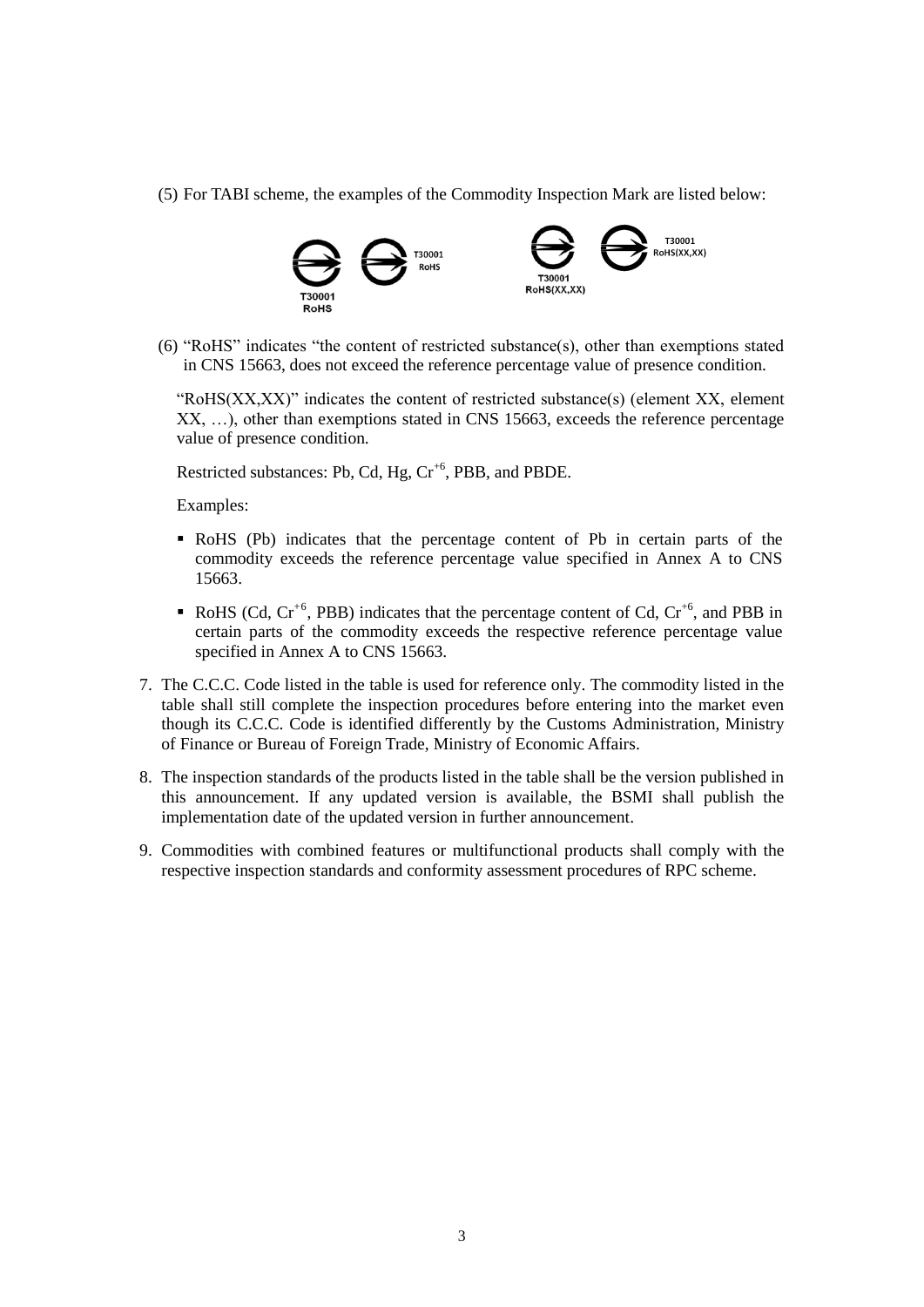# Table 1. Example of markings for the presence conditions of the restricted substances exceeds the reference percentage value of presence conditions

| Equipment name: Air-cleaning Appliances, Model: XXX(*)                                                           |                                                |           |                          |             |                  |                       |  |  |
|------------------------------------------------------------------------------------------------------------------|------------------------------------------------|-----------|--------------------------|-------------|------------------|-----------------------|--|--|
|                                                                                                                  | Restricted substances and its chemical symbols |           |                          |             |                  |                       |  |  |
| Unit                                                                                                             | Lead                                           | Mercury   | Cadmium                  | Hexavalent  | Polybrominated   | Polybrominated        |  |  |
|                                                                                                                  |                                                |           |                          | Chromium    | <b>Biphenyls</b> | Diphenyl Ethers       |  |  |
|                                                                                                                  | (Pb)                                           | (Hg)      | (Cd)                     | $(Cr^{+6})$ | (PBB)            | (PBDE)                |  |  |
| Circuit board                                                                                                    | Exceeding                                      |           |                          |             |                  |                       |  |  |
|                                                                                                                  | 0.1 wt %                                       |           |                          |             |                  |                       |  |  |
| Power                                                                                                            |                                                | Exceeding |                          |             |                  |                       |  |  |
| switch                                                                                                           |                                                | 0.1 wt %  |                          |             |                  |                       |  |  |
| Motor                                                                                                            |                                                |           |                          |             |                  |                       |  |  |
| Power cord                                                                                                       |                                                |           |                          |             |                  |                       |  |  |
| Shell                                                                                                            |                                                |           | Exceeding<br>$0.01$ wt % |             |                  | Exceeding<br>0.1 wt % |  |  |
| Note 1:<br>"Exceeding 0.1 wt %" and "exceeding 0.01 wt %" indicate that the percentage content of the            |                                                |           |                          |             |                  |                       |  |  |
| restricted substance exceeds the reference percentage value.                                                     |                                                |           |                          |             |                  |                       |  |  |
| Note 2:<br>" <sup>O"</sup> indicates that the percentage content of the restricted substance does not exceed the |                                                |           |                          |             |                  |                       |  |  |
| reference percentage value.                                                                                      |                                                |           |                          |             |                  |                       |  |  |
| Note 3:<br>The "-" indicates that the restricted substance is exempted.                                          |                                                |           |                          |             |                  |                       |  |  |